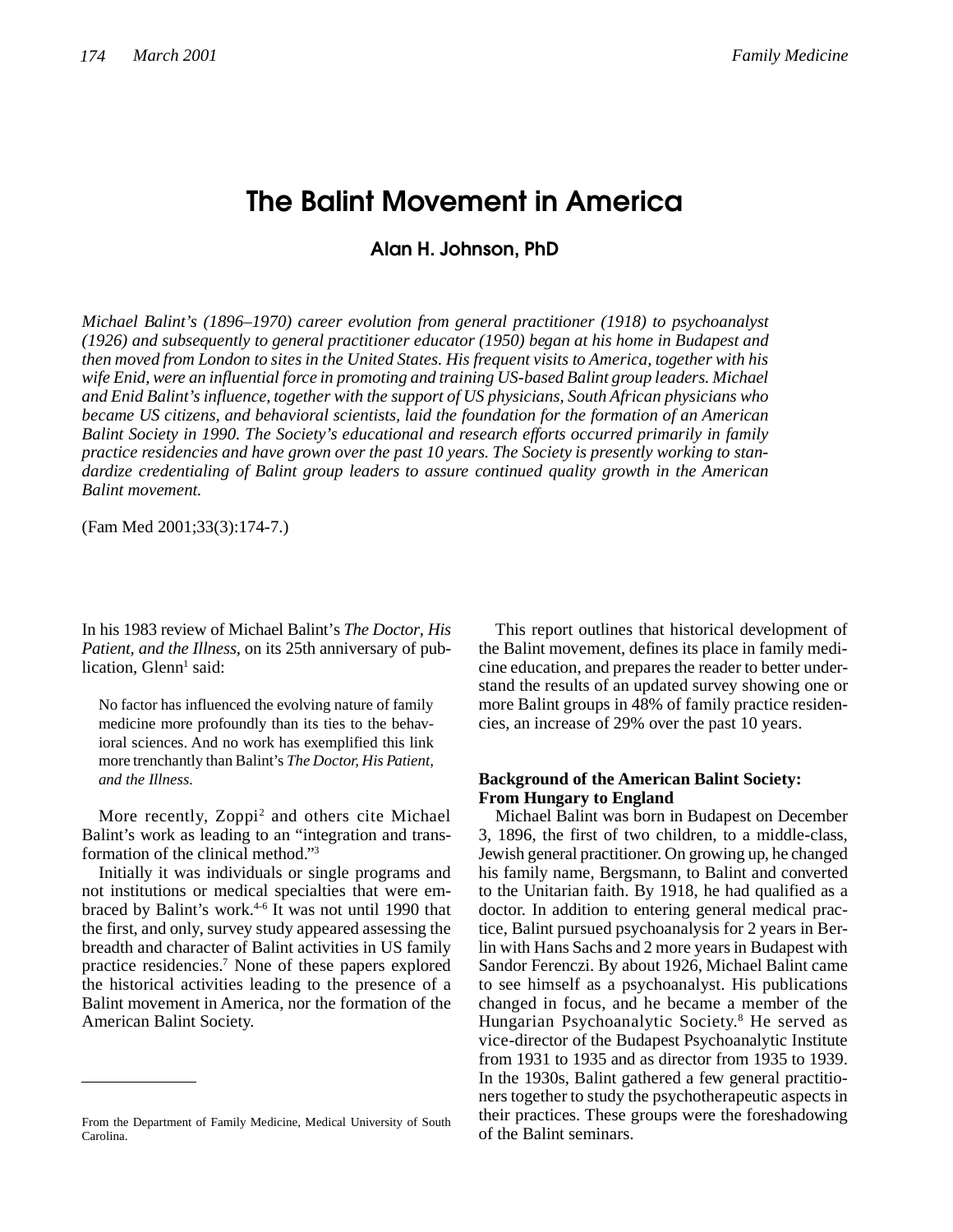Due to the rise of Nazism and political changes in Europe during the 1930s, Balint, his wife Alice, and son John, with the help of his friends, took up residence in Manchester, England, in 1939. Alice Balint died later that year of a ruptured aortic aneurysm. Michael Balint obtained British medical qualifications and in 1945 moved to London. A year after becoming a British subject in 1947, he joined the staff of the Tavistock Clinic.

In 1950, Balint instituted "research cum training" seminars for general practitioners at the Tavistock Clinic. These seminars would come to be known as Balint seminars or Balint groups.<sup>9</sup> In 1961, he reached the mandatory retirement age of 65, though his work with Balint groups continued until his death. By 1969, the general practitioners of those Balint groups founded the Balint Society for the discussion and advancement of his work. Balint's relation to the psychoanalytic community remained strong. He served the British Psychoanalytic Society as training analyst, as scientific secretary from 1951–1953, and as president from 1968 until his death.

# **From England to America**

Beginning in 1958, Balint and his new wife Enid (Eichholz), who he married in 1953, made annual visits, respectively, as visiting professor and associate professor to Cincinnati, Ohio, where they conducted their work and teaching, particularly with Paul Ornstein, psychoanalyst and professor of psychiatry at the University of Cincinnati College of Medicine.

In 1956, Michael Balint met with Rex Pittenger, chief of the Staunton Clinic in Pittsburgh, Pa, which became an important port of call on successive visits. The Balints made eight visits over the next 11 years to the Staunton Clinic. Pittenger became a key figure in extending the work and ideas of Balint through teaching, consulting, writing, and presenting at regional, national, and international meetings.10-12

In 1970, Pittenger began conducting Balint seminars for the faculty at St Margaret's Memorial Hospital Family Practice Residency in Pittsburgh. The following year, Pittenger began Balint seminars for the residents. Psychiatrist and psychoanalyst Paul Scott took over that role in 1974 and continued in that role until the past year.

In 1978, Pittenger began offering Balint seminars for the Forbes Family Practice Residency Program, where he was joined by psychologist Laurel Milberg, who would later become the third president of the American Balint Society.<sup>13</sup> She is still leading Balint groups there today.<sup>14</sup> Pittenger also consulted with a Balint group at Albany Medical College Family Practice Residency Program, started by a former resident of his, Waren Litts.

# **From South Africa to America**

A significant impetus to the growth and development of Balint work in America was provided by two South African general practice physicians from Cape Town who were active participants in a Balint group of their peers, with consultation and supervision from Enid Balint. In 1982, one of the two physicians, Frank Dornfest, took a position in the Department of Family Medicine at the University of Mississippi in Jackson, where he remained until 1984 before assuming a position with the University of California-San Francisco residency program at Santa Rosa.<sup>15</sup> In 1993, Dornfest became program director at the Gutherie Family Practice Residency in Sayre, Pa. In all of those sites, he organized Balint groups and worked to train faculty Balint group leaders, as well as residents. He became the first president of the American Balint Society and one of its most active supporters nationally and internationally, serving recently for two terms (1993–1998) as the president of the International Balint Federation.

In 1981, Clive Brock, the second of the two South African general practice physicians, joined the faculty of the Family Medicine Residency of the Medical University of South Carolina in Charleston. Brock began a resident Balint group immediately, and, over the years, he has trained residents, fellows, and faculty both in Charleston and at regional, national, and international meetings. He became the second president of the American Balint Society and one of its most prolific writers.5,7,16-22 Several of his former residents have assumed active roles in furthering Balint work across the country and supporting the continued growth of the American Balint Society.

# **A British Midwife**

Before the creation of the American Balint Society, those clinician-teachers attempting to form a Balint association were consistently aided by the encouraging words and helpful, teaching presence of the secretary of the International Balint Federation, John Salinsky, who himself is a general practice physician just outside of London.<sup>23,24</sup> Salinsky received his supervision as a Balint group leader from Enid Balint. He has served to date on the faculty of almost every Balint leader training program, as well as presenting at some of the national Society of Teachers of Family Medicine (STFM) Balint workshops. Salinsky can truly be called an organizational midwife of the American Balint Society.

### **The International Balint Federation**

The International Balint Federation, developed in the early 1970s, was the outgrowth of the Balint Societies of Britain, France, Belgium, Holland, and West Germany. Today, the Federation consists of 12 affiliated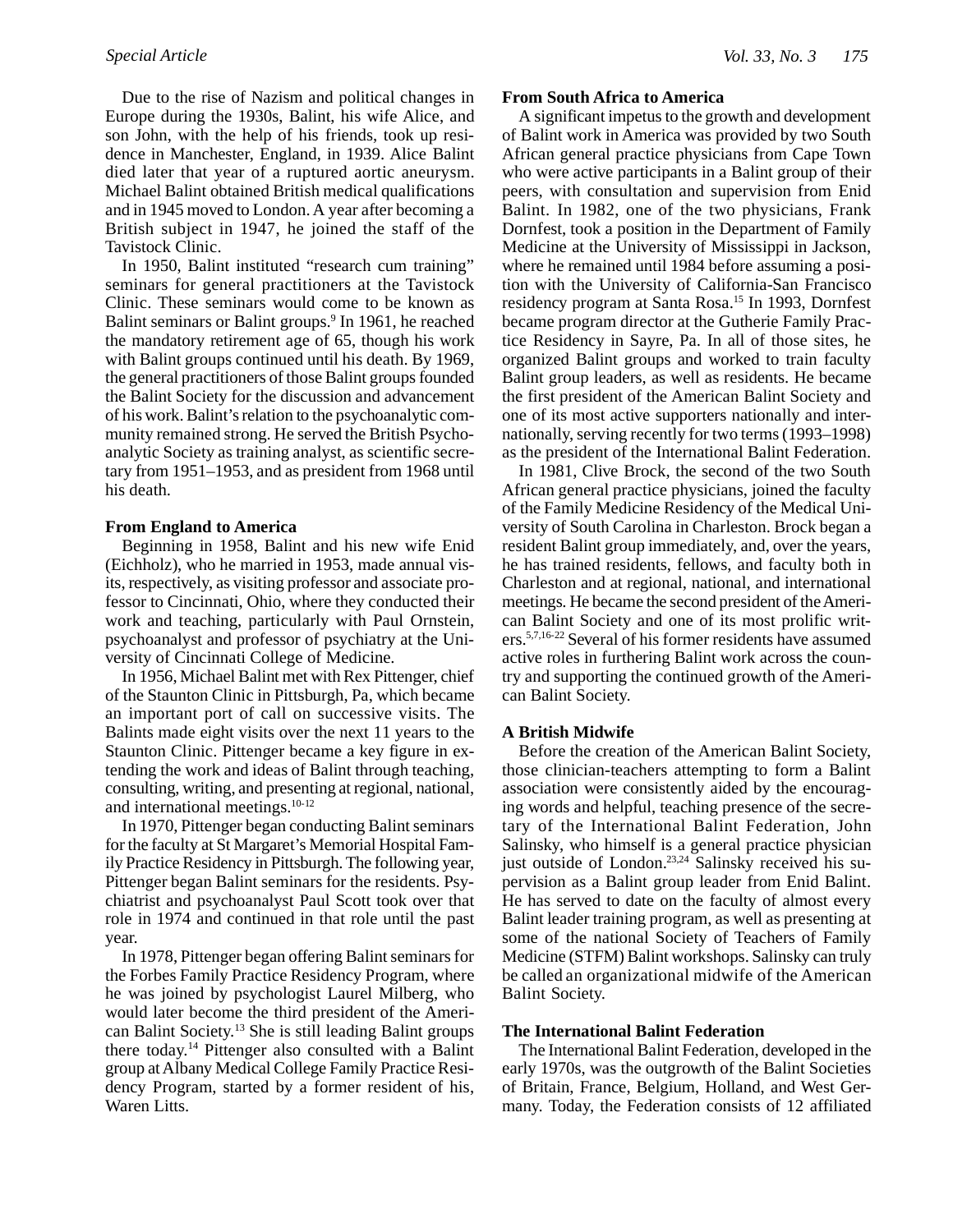national societies, one of which is the American Balint Society. The Federation's ninth international Balint congress was held in Charleston, SC, in 1994. Successive congresses, meeting every 2 or 3 years, have taken place in Budapest, Hungary, in 1996, and Oxford, England, in 1998. These congresses of more than 150 delegates focus on research and practice, as well as treating participants to the cultural specialties of the hosting country. The 1996 Congress in Budapest, on the centenary of Balint's birth, was attended by physicians from all five continents. Currently, these congresses and their elected officers have been exploring guidelines for training and certifying Balint group leaders.<sup>25</sup>

# **The American Balint Society**

Smaller pockets of Balint or Balintlike groups have come into and out of existence throughout the United States.<sup>26</sup> However, the coordination of a sustained, national effort to spread the research, teaching, and practice of Balint's

work did not really begin until May 1990, when the American Balint Society was formed concurrently with the STFM Annual Spring Conference in Seattle. The American Balint Society's ever-expanding educational efforts from 1990 to 2000 are summarized in Table 1. The motivating force and defining values directing the American Balint Society's efforts are clearly and carefully articulated in their mission statement (Table 2).

In February 1999, the American Balint Society initiated the process of credentialing leaders at a 3-day workshop in Sayre, Pa. This is an ongoing activity of the American Balint Society that is central to the mission of certifying qualified and well-trained Balint group leaders. To find out more about the ongoing educational and credentialing activities of the American Balint Society, write: The American Balint Society, c/o Mary Nolan Hall, Secretary, Carolinas Medical Center, Family Practice Residency Program, Myers Park, PO Box 32861, Charlotte, NC 28232-2861, or go online to: www.familymed.musc.edu/balint/balint.html.

### **Discussion**

can Balint Society exists and wherein its cultural and his- Michael Balint knew from the inside the character of Michael Balint died on December 31, 1970, at age 74. Until her death in 1994, Enid Balint continued and expanded Michael's work to include non-psychoanalysts as Balint group leaders.27-29 Their direct and indirect influence on the growth of the American Balint Society is only sketched in this paper to give the reader some sense of the larger international landscape within which the Ameri-

### Table 1

# American Balint Society National and Regional Educational Presentations, 1990–2000

|      |                 |             | American          |                       |              |
|------|-----------------|-------------|-------------------|-----------------------|--------------|
|      | <b>STFM</b>     | <b>STFM</b> | <b>Behavioral</b> | <b>Balint Society</b> | Other        |
| Year | <b>National</b> | Regional    | Science Forum     | Leader Intensive      | Groups       |
| 1990 | X               | ХX          |                   |                       |              |
| 1991 | Χ               |             |                   |                       |              |
| 1992 | X               |             |                   |                       |              |
| 1993 | X               |             | X                 | X                     |              |
| 1994 | X               | X           | X                 |                       | A            |
| 1995 | X               | X           |                   | X                     |              |
| 1996 |                 | X           | X                 |                       |              |
| 1997 | Χ               | X           | X                 | X                     |              |
| 1998 | X               | X           | X                 | X X                   | B            |
| 1999 | X               | X           | X                 | X X                   | $\mathsf{C}$ |
| 2000 | X               | X           | X                 | ХX                    | D, E         |
|      |                 |             |                   |                       |              |

STFM—Society of Teachers of Family Medicine

A—International Balint Federation Congress

B—American Academy of Physician and Patient

C—Association for the Behavioral Sciences and Medical Education

D—American Psychiatric Association

E— Association of Family Practice Residency Directors National Workshop

# Table 2

#### American Balint Society Mission Statement

The American Balint Society is a supportive and collaborative organization of clinician-teachers who share common values; an appreciation of the use of intellect, emotion, and self-reflection in the doctor's work; and the therapeutic potential of the doctor-patient relationship. These values are promoted through a group process of exploration and training called the Balint Group. The goal of the Balint Group experience is for the participants to transform uncertainty, confusion, and difficulty in the doctor-patient relationship into understanding and meaning that nurtures a more therapeutic alliance between clinician and patient. The goals of the American Balint Society are to communicate the value of the Balint approach, promote the inclusion of Balint group training in residency training and other clinical educational settings, develop training for Balint Group leaders, support research on the Balint process, and nurture the people who do Balint training. The American Balint Society strives to be visible and accessible to clinicians and educators who share our values.

torical roots are to be found. The wedding of psychoanalysis and general practice gave birth to the Balint movement in Europe that has infused the behavioral sciences and family medicine in America. The goal continues to be the humanizing of medicine and the melding of objective clinical science with the professional use of self to deliver more effective care.

Beginning by making home visits with his father,